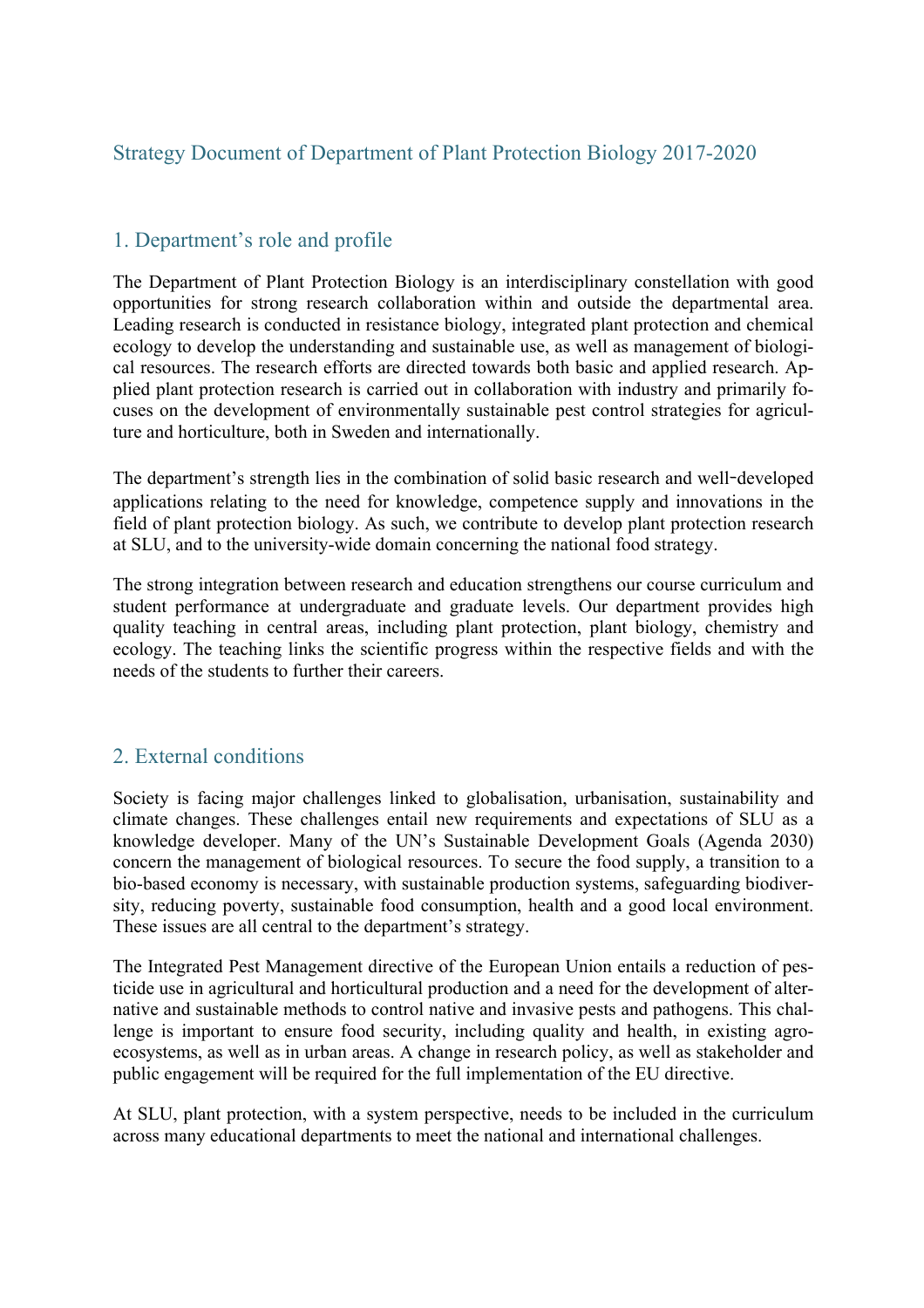# 3. Department's subject areas

### 3.1. Resistance biology

#### *Description of the competence area*

The objective of the Resistance Biology Unit is to meet the future reduction in chemical fungicides, and the effects of climate change that lead to an elevated risk of plant diseases. This will be achieved through optimisation of the relationship between return and effort in agriculture by creating a foundation for refining plant disease resistance and decision support systems. Our research primarily focuses on how plants defend themselves against pathogenic oomycetes, fungi and bacteria. We are also interested in causal evolutionary forces in the interaction between pathogens and plants and how different stress paths interact to create resistance that is more stable over time.

Our competencies can be divided into the following sub-categories:

**Resistance mechanisms and sensitivity – Our primary focus is potato late blight caused by** *Phytophthora infestans*, one of the most devastating plant pathogens. In Swedish agriculture, almost one third of all fungicides are used against this disease. There is a great need for several novel resistance mechanisms. We work on resistance to this disease and collaborate with potato breeders. The resistance mechanisms are investigated by identifying and characterising proteins that are part of the interaction between *Phytophthora* and the plant. We do this by means of proteomic and transcriptome analytical studies as well as with microscopical methods. Hypotheses are tested by expressing candidate genes in transgenic plants and through classical biochemistry, both in controlled conditions and field trials. We also investigate two other potato pathogens: *Alternaria* and *Dickeya.* These are used in comparative studies with *Phytophthora,* for example with signalling mutants. We have also begun to study interactions between multiple organisms.

**Plant resistance inducers** – To achieve a sustainable effective plant protection strategy, different methods have to be integrated. We conduct applied experiments with induced resistance in greenhouse and in the field combined with classical fungicides. We are also interested in co-cultivation systems that are used in systems with integrated plant protection (Integrated Pest Management, IPM). Plant protection products with low toxicity and biological pesticides are also of interest.

**Evolutionary forces in antagonistic interaction at population and field level –** We study plants' defences and pathogenicity by combining biochemical and genetic knowledge with theories on ecology, evolution biology and resistance biology. This is done for example for Swedish populations of *Solanum dulcamara* and the pathogens *P. infestans* and *Alternaria solani*.

The current focus is to conduct strategic important basic research in combination with applied aspects within resistance biology.

#### *Overall aim*

Our primary objective is to create a knowledge base aimed at balancing the evolutionary arms race between the plant and *Phytophthora* and other important pathogens, in the plant's favour. To create a sustainable system that can provide cultivated crops with effective resistance properties, there is a need for **many novel sources of resistance**. One overarching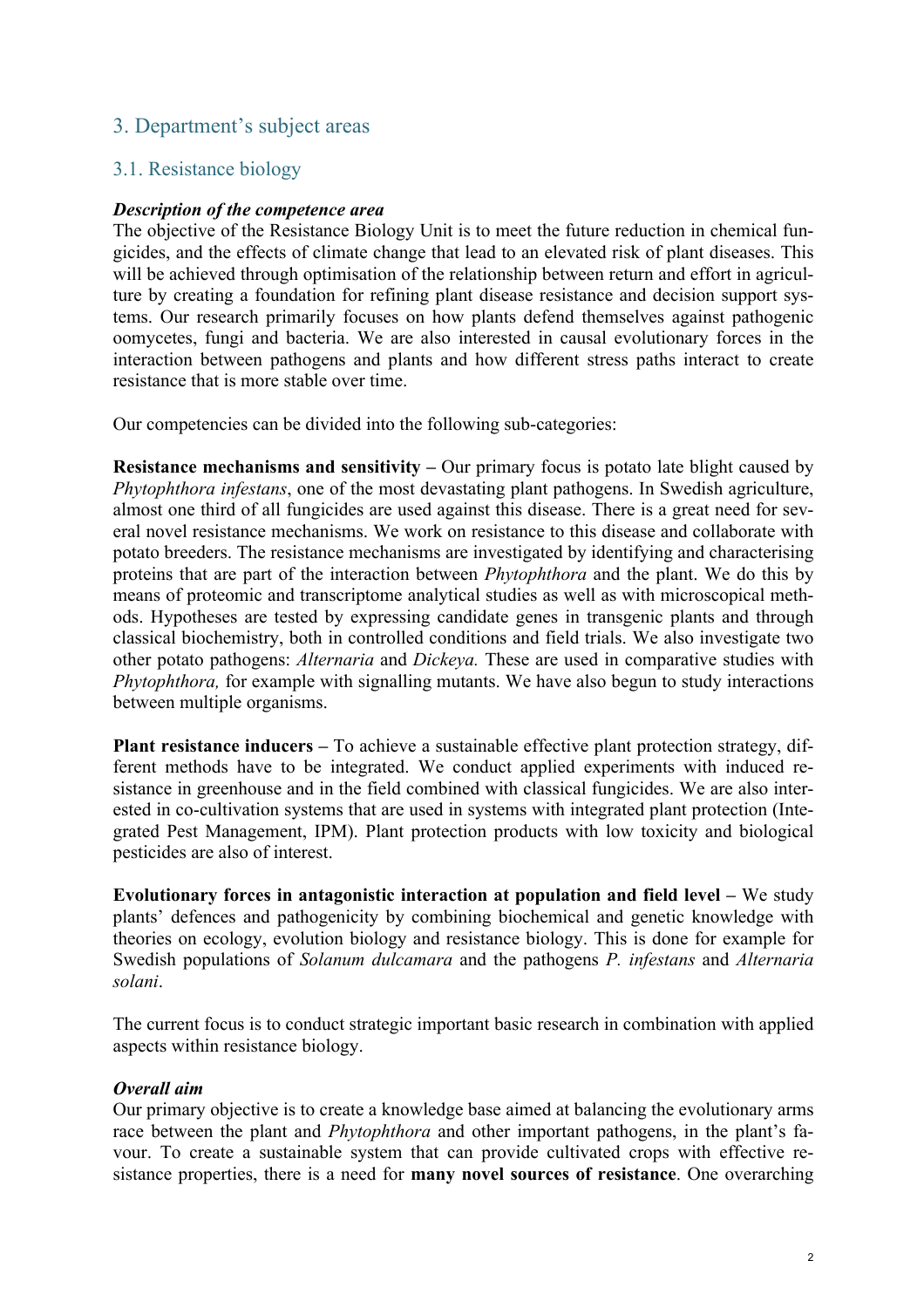aim is to combine basic research and applied research within resistance biology and combine laboratory and field studies. Relevant high-quality research requires a focus on a small number of limited sub-areas.



# 3.2. Integrated plant protection biology

### *Description of the competence area*

Food production is facing a number of challenges arising from global changes to the environment and society. The development of sustainable farming systems is necessary to meet these challenges. Integrated Pest Management (IPM) is an ecosystem-based, interdisciplinary strategy that focuses on long-term prevention of plant diseases and pests or their damage through a combination of measures such as biological control, chemical control and cultural practices. Pest control methods are selected and applied in such a way so as to minimise risks to human health, beneficial and non-target organisms, and the environment. IPM is highly desirable due to its environmental and economic benefits, and the EU directive (2009/128/EC) implemented since 2014 mandates that IPM shall be used in all agricultural pest control. Clients for IPM departments include large- and small-scale practitioners of agriculture, horticulture, and gardening, both professional and public. However, there are still significant knowledge gaps that prevent the use of IPM.

Implementing IPM involves iterative interaction between basic laboratory research, field trials and multiple stakeholders to foster co-learning in innovation. The design of optimal integrated pest management strategies is an interdisciplinary research activity that bridges the gap between theoretical and applied ecology and requires field-applied science based on ecological theory. Therefore, the ecology of relevant pests and diseases and their interactions with the aboveground and belowground components of the crop management system need to be well understood. Such an interdisciplinary approach requires the development and the refinement of collaboration within the research group.

**The Integrated Plant Protection Unit** has developed a broad and deep knowledge in IPM that links basic and applied research by collaboration within the working group and with groups at other institutions within and outside Sweden. By designing research strategies that embrace all the steps, from multi-stakeholder research question definitions through the acqui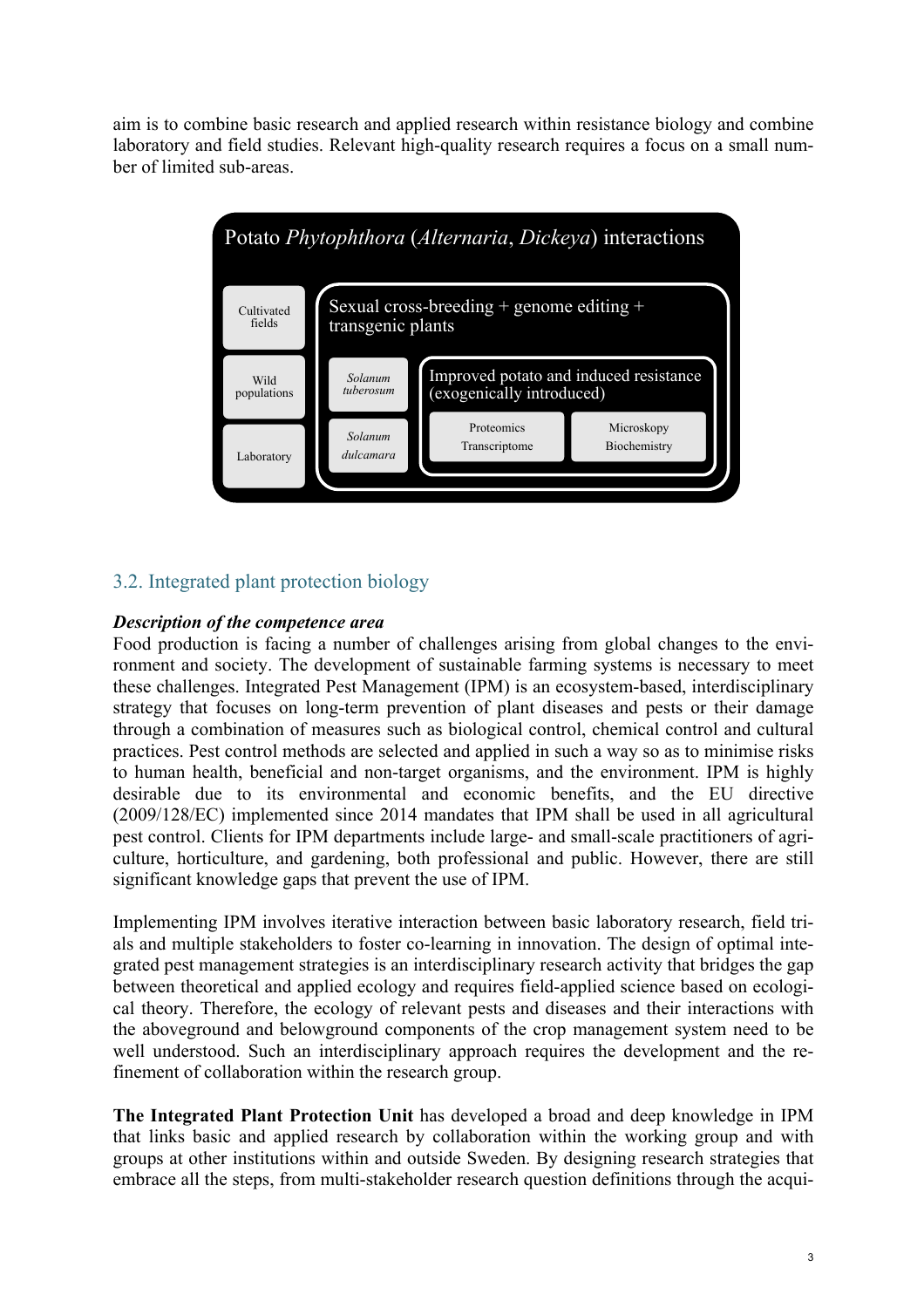sition of basic knowledge to the transition to the field situation and collaborative stakeholder evaluation of results, we generate novel opportunities for a safe pest management.

**The Integrated Plant Protection Unit** conducts research in direct connection with practitioners and agricultural development actors and is responsive to their input. We conduct basic research to address knowledge gaps that relate to applied problems, and we interact with stakeholders to explore new opportunities for sustainable and resilient pest management, and for the implementation of our research. Currently, we interact by using participatory action research methods within the context of pest management research. Teaching activities have been closely linked to basic as well as applied research in order to prepare the students to play important roles in future sustainable plant protection.

The objective of our research is to improve IPM programs through the incorporation of tools such as biological control, cultural practices, semiochemicals, crop resistance, decision support tools, participatory research tools and ecosystem engineering within cultivation systems. In order to fulfil our mission, we are carrying out laboratory, semi-field, field and social science research from an agro-ecological perspective. This approach allows for both developing new practical applications and testing new ecological hypotheses. Broader goals, such as preservation of biodiversity, ecosystem services and food safety, are achieved through the implementation of our results. The ultimate goal is to co-create new pest management departments in cooperation with end-users and thereby increase IPM adoption.

#### *Overall aim*

- Develop sustainable agro-ecosystems with resilience to pests and diseases based on ecological theory and the needs of current and evolving agriculture.
- Develop interaction with stakeholders such as practitioners and agricultural development actors within the context of pest management based on learning and action theories
- Develop teaching activities in plant protection.

## 3.3. Chemical ecology horticulture

#### *Description of the competence area and overall aim*

The ultimate goal of our research is sustainable and secure food supply. We investigate how insect sex pheromones and other semiochemicals of plant and microbial origin are coded by the insect olfactory circuitry and how these semiochemicals can be used to manipulate the behaviour of beneficial and noxious insects for sustainable pest control in horticultural crops. Animal-microbe-interactions are a current research focus. The identification of chemical signals mediating cross-kingdom communication is fundamental for understanding the ecology of horticultural production systems. This work leads to development of novel insect control techniques. Furthermore, research on animal-microbe-interactions informs us about the contribution of microorganisms to the sensorial quality of horticultural crops and their products.

#### **Animal-microbe interactions**

Microbes interface animals with plants. Associations between microorganisms and plantfeeding animals are widespread, and we have just begun to recognise their outstanding role and impact. Aided by new tools in analytical chemistry, molecular biology, bioinformatics and insect sensory physiology, this field provides a rich substrate for innovative research.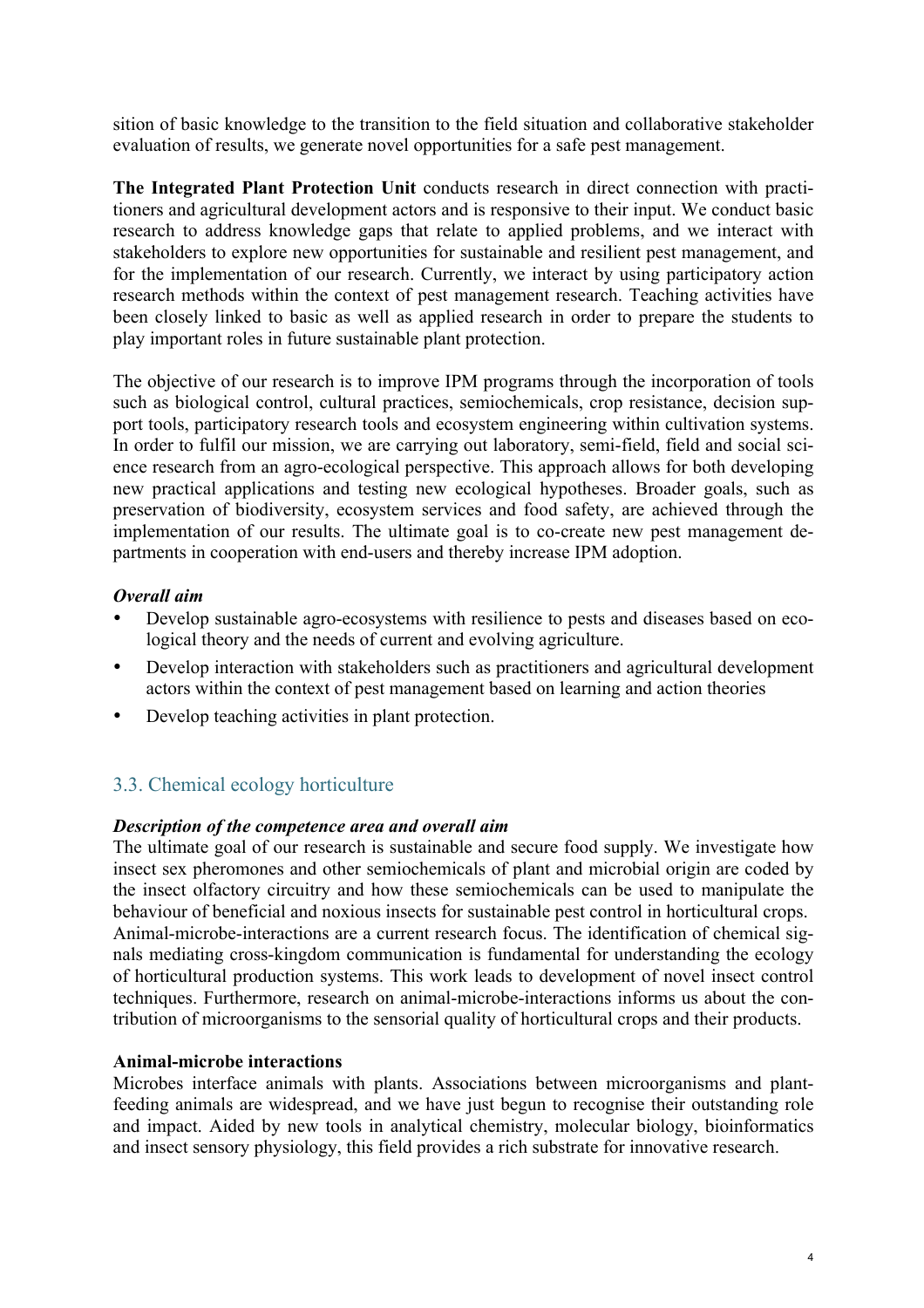Microbes associated with plants and plant-feeding insects provide opportunities for novel strategies to control insects. In addition, microorganisms essentially contribute to the sensory quality of horticultural products.

#### **Insect control**

In a changing climate, we are increasingly challenged by invasive species. Moreover, we are called to contribute to plant protection in developing countries. We therefore work with both native and exotic pests. Building on pioneering studies of microbial mutualists in codling moth *Cydia pomonella* and the fruit fly *Drosophila melanogaster* during IC-E3, we now use this knowledge for the development of novel pest control strategies. One main target is the spotted wing *Drosophila*, *D. suzukii,* which is the number one pest of soft fruit and berries in Europe and North America. The taxonomically related tephritid fruit flies are widely distributed in temperate and warmer climates. Sustainable and more efficient control contributes to mitigate the effects of climate change and to improve food security in threshold countries. We also continue to study other insect herbivores of horticultural crops, such as codling moth.

### **Sensorial quality**

The discovery that our main study insects are closely associated with microorganisms and that they respond to microbial signals affords a diversification of our scope and aligns particularly well with continued interactions with fruit and wine growers. Chemical analysis of microbial metabolites demonstrates their essential contribution to the sensorial quality of fruits and berries. Moreover, the presence of detrimental microbes can also be detected via volatile chemical signals.

We currently make efforts to extend our toolbox to the study of human odorant receptors and expect this work to become increasingly important in our future research. In this context, we plan to extend comparative studies of odorant receptors in insects and vertebrates to the functional level.

#### *Research goals*

- Advance chemical ecology research in horticultural insects and animal-microbe interactions.
- Maintain and advance our competence in analytical chemistry, molecular biology, bioinformatics, sensory and behavioural physiology.
- Bring our work to practical application and thus make a contribution to society. Our jointstock company, Phero.Net AB, facilitates patent applications, registration of insect control methods and interactions with growers via Partnerskap Alnarp.

# 3.4. Chemical ecology agriculture

#### *Description of the competence area and overall aim*

Interactions between plants and insects are important in all habitats, both natural and those created and enriched by humans. Chemical signals are of great importance in these interactions. Plants produce many different chemical substances that affect the ecological interaction with other organisms and underlying evolutionary processes. We study how plants, and plant odours in particular, control insects' behaviour. We also investigate causal sensory processes, such as physiological and molecular mechanisms.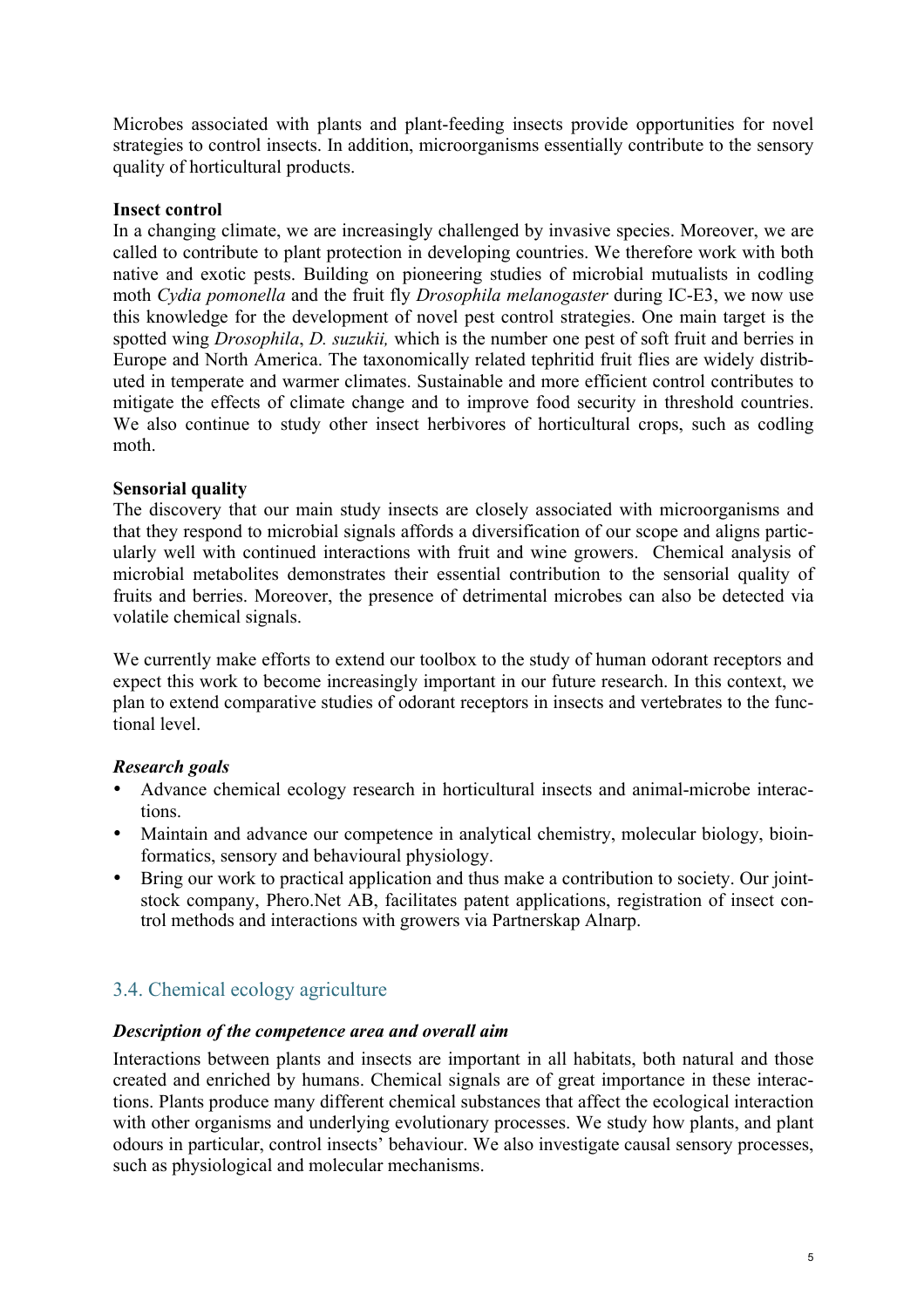Within the subject area we further develop basic research based on society's needs, with a focus on national and international collaboration. Knowledge of interactions between plants, insects and associated organisms, controlled by chemical signals, constitutes a platform for novel, environmentally safe applications to meet society's growing demand for sustainable production and food safety. Together with knowledge of chemical signals between insects, *i.e*., pheromones, knowledge of interactions between plants, insects and other organisms that affect these interactions will be a cornerstone of modern IPM strategies. This knowledge will be used to develop methods for agrarian systems, but the knowledge is in many cases general and can also be applied in horticultural systems, as well as in forestry and nature conservation, with the aim of reducing the use of pesticides.

#### **Main fields of research**

Research in the subject area is dominated by studies of ecological interactions between plants and herbivorous insects, where chemical signals are important. The interactions are also studied in a multitrophic context, where the influence of other organisms (pathogens, symbionts and natural enemies) associated with plants and insects are investigated. One important aspect we focus on is modulation, where insects' plasticity of behaviour and physiological reactions are studied on various scales ranging from cell to habitat. We also study how odours exuded by both host plants and non-host plants affect insects' choice of host plant and how a greater diversity of odours in habitats with high biodiversity contributes to reducing pest attacks. Expertise in chemical analysis is important to be able to identify the olfactory substances that affect behaviour. Important research is also being conducted on the preservation of biodiversity alongside studies of mechanisms that control the spread and establishment of invasive species. Initial studies are also being made of various kinds of 'omics' to investigate mechanisms behind ecological interactions and evolutionary changes. A number of studies are being conducted in collaboration with low-income countries to solve specific problems in these countries.



Research in chemical ecology - agriculture: The focus is on the interaction between insects and plants. These interactions, however, do not occur in isolation but are also affected by interactions with other organisms.

#### 3.5. Disease vectors

#### *Description of the competence area and overall aim*

We study the chemical ecology, ethology and evolution of disease vector insects. We conduct and promote basic research on the chemical ecology of disease vectors in accordance with societal needs, nationally and internationally, and apply this know-how to develop novel surveillance and control tools to be used within the integrated vector management frame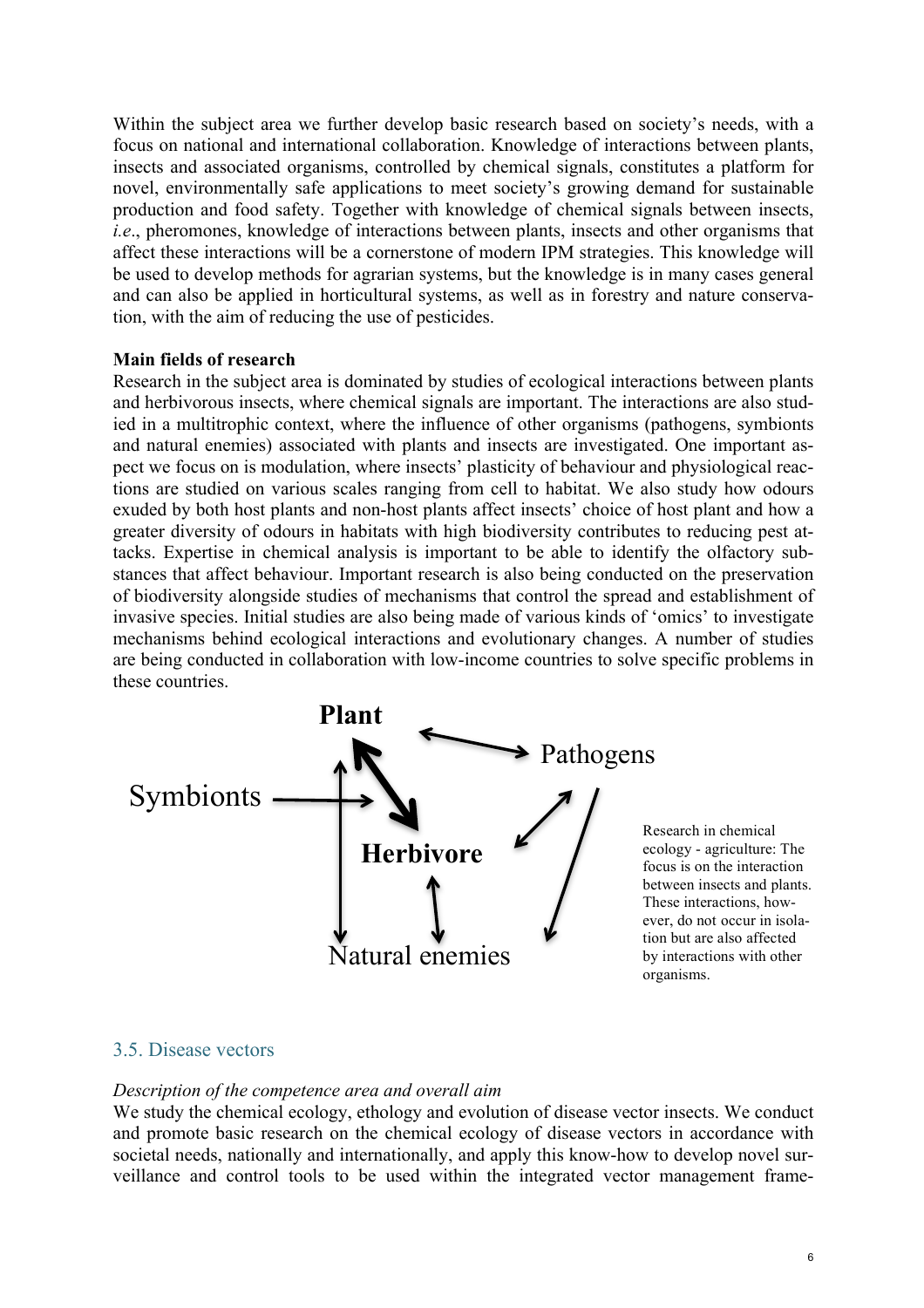work. Our multi-disciplinary approach, to study how odour-mediated behaviours of disease vectors are modulated by external chemosensory cues and internal physiological states, is directed towards the identification of targets for reducing host-vector interactions.

Our main research topics cover aspects relating to the multifaceted ecology of adult disease vector mosquitoes:

#### **Sugar-seeking**

Plants produce an abundance of chemicals that shape the ecology and evolution of their interactions with mosquitoes. We are interested in identifying the natural sugar sources and their inherent components, and to study the olfactory and gustatory processes of how these plant chemicals affect mosquito behaviour, including the underlying physiological and molecular mechanisms, and the state dependency of these processes. Our *projected outcomes* include the development of inputs for bait-and-kill/contaminate devices and strategies.

#### **Host-selection**

Mosquitoes select and discriminate among vertebrate hosts based on species-dependent chemical signatures. We investigate the variety and specificity of the host volatile chemistry in an ecological context, across mosquito species differing in host preference. We explore the mechanisms generating and modulating these behaviours at the molecular and neuronal levels, and their dependence on internal and external factors. Our *projected outcomes* include the development of attractive lures and spatial repellents based on host and non-host volatiles.

#### **Oviposition-site selection**

Mosquitoes use cues from within the landscape over varying distances to locate and discriminate among suitable egg-laying sites. We investigate the variety and specificity of the odour space surrounding these sites within the ecological context of the landscape. By studying oviposition site preference across species, we aim to uncover the adaptive processes by which these preferences have evolved. Our *projected outcomes* include the development of attractive lures to be used in gravid traps and other devices based on ecologically relevant habitat volatiles.

### **Modulation**

Mosquitoes display state-dependent odour-mediated behaviours. We aim at describing the molecular effectors involved in this phenotypic plasticity through the functional connection between gene expression and behaviour. We also aim at identifying the endogenous signals regulating neuronal and behavioural sensitivity to ecologically relevant resources. Our *projected outcomes* include the identification of key chemosensory-related genes and regulatory elements that could be targeted in future vector control programmes.

## 3.6. Extension within plant protection

SLU has traditionally played a central role in gathering knowledge and supplying extension services for plant protection in agriculture, forestry and horticulture. Over recent decades, SLU has had a broader role in basic research related to agriculture and forestry, and advisory services in plant protection are today provided by other organisations, in the public and the private sectors.

In line with recommendations from the latest international assessment of SLU (KoN 09, Kvalitet och Nytta), SLU has made a priority of extension work, in part by the appointment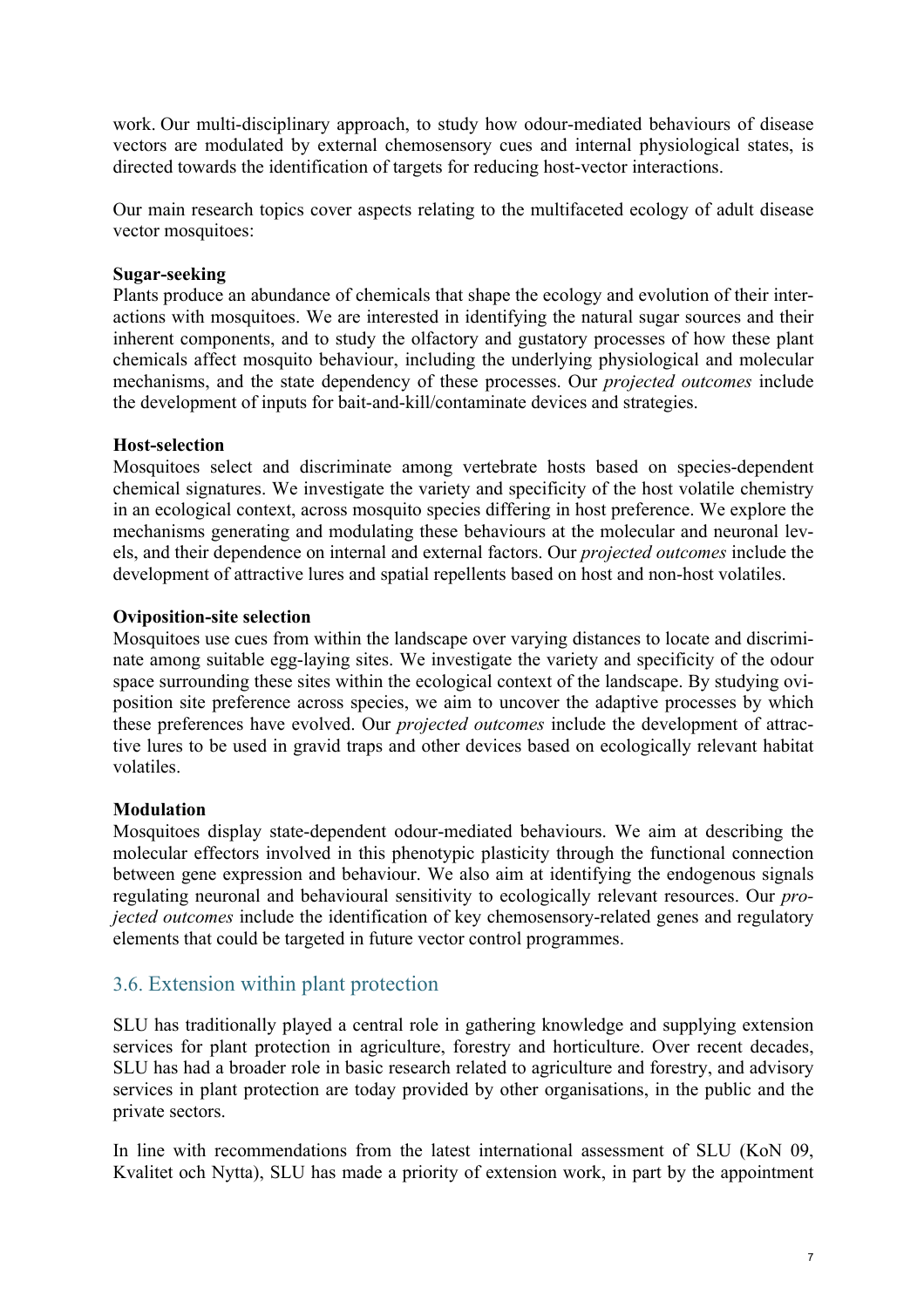of a number of extension lecturers. Partnership Alnarp benefits from collaborations with the production-orientated parts of the sector, and serves as a platform for collaboration within plant protection for relevant research questions.

The department has a comprehensive collaboration plan to improve contact with partners in the plant protection community and to raise awareness for SLU's current role and mission. We will, in collaboration with partners in the sector and other interest organisations conduct research within plant protection, which can yield new solutions to present and future crop protection problems and contribute to the sustainable development within plant protection.

### *Resources*

One of the SLU extension lecturers is placed at the department (Erland Liljeroth) and the deputy head of department (Åsa Lankinen) has allocated time for extension work.

### *Goals*

- Establish and develop contact with public and private partners within plant protection organisations and environmental organisations through regular invitations to seminars on the research within the department. Further, to actively organise activities related to plant protection, such as workshops with stakeholders and international meetings on specific crops and/or issues.
- Encourage researchers at the department to partake in extension activities and thereby increase the visibility of our researchers in relevant arenas, and to produce popular science literature for the plant protection sector.
- Seek financial support for more applied research projects of high quality within plant protection and further develop partner-driven research where growers and advisors partake in the research.
- Stimulate researchers from other disciplines, including technology/engineering, agricultural science and biology to collaborate in plant protection research.
- Develop high school-level extension through encouraging visits from school classes and offering placements and school projects for interested students.

# 4. Operations

## 4.1. Research

The department encourage collaboration between subject areas within the frame of available resources. Increased collaboration is prerequisite to further develop research and teaching within plant protection.

## 4.2. Doctoral education

At the time of writing, the Department of Plant Protection Biology has 14 active doctoral students within the five subject areas.

We aim to attract national and international applicants to doctoral student positions, and to offer a strong research based education. In order to ensure that the level of supervision is of high quality and to achieve a broad competence, each doctoral student will have a main su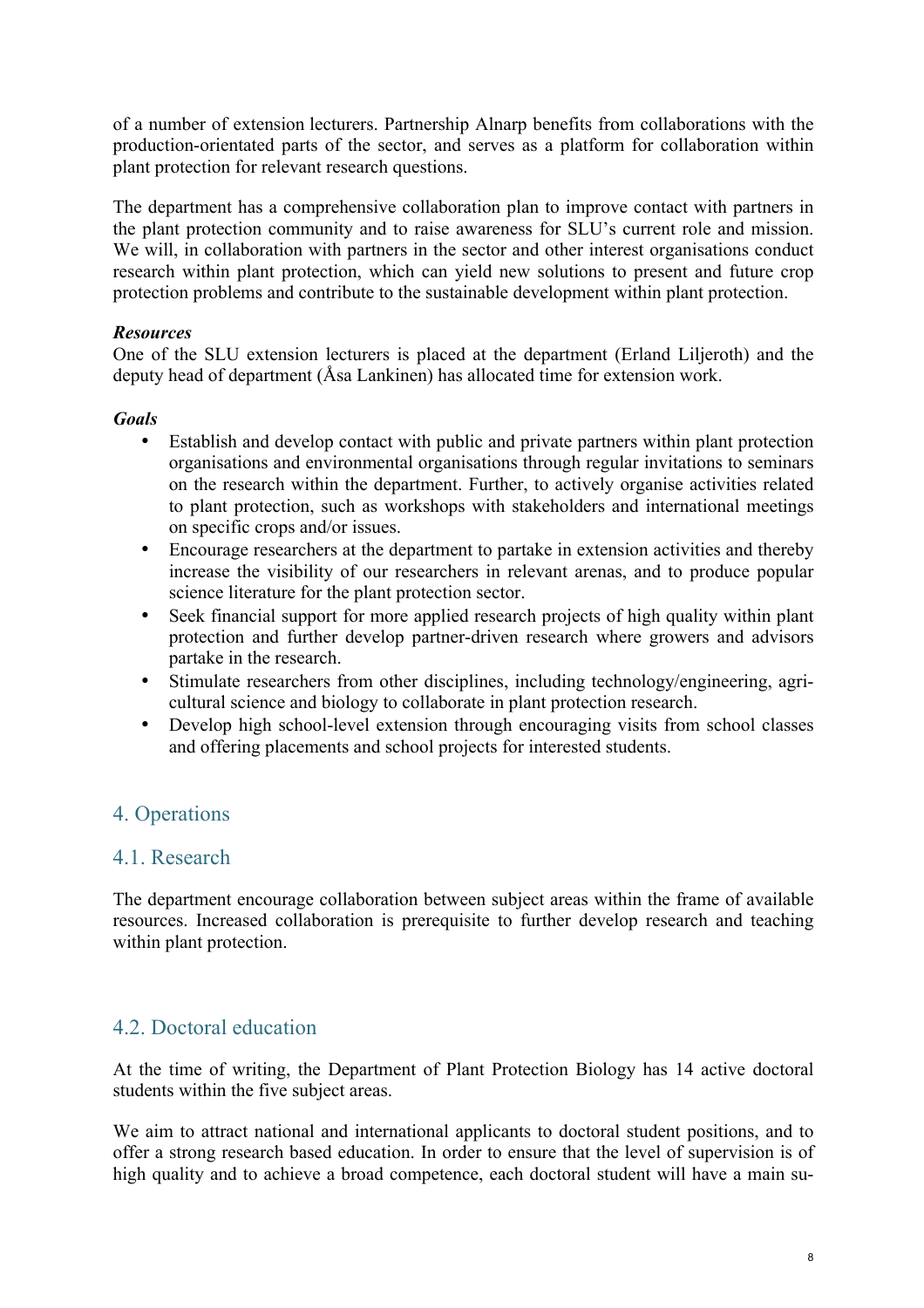pervisor and at least two additional assistant supervisors. In addition, each student should be attached to a research school and partake in international conferences in order to develop a wide contact net. One clearly expressed goal is that doctoral students should get increased opportunities to take part in teaching at undergraduate and MSc level in order to gain pedagogic experience and skills.

During the period of their studies, doctoral students should participate in basic and subject courses to strengthen their competence and widen their perspective of plant protection biology. The department will ensure to continuously offer established international doctoral courses, and to develop new courses, in collaboration with other departments, when needed. Our goal is that the doctoral thesis shall be of high quality and contain articles that are widely appreciated and cited within their subject area. An additional goal is that the knowledge and skills of our doctoral students shall make them competitive in the market for academic jobs or a career in another sector.

# 4.3. Courses at undergraduate and graduate level

The Department of Plant Protection Biology participates in teaching at all undergraduate professional programs based at campus Alnarp. The majority of teaching is associated with educational programs in horticulture, but significant contributions are also made to programs in agriculture, landscape engineering and landscape architecture. Our commission includes course responsibility for undergraduate courses in ecology and chemistry and on advanced level, courses in practical research training, insect chemical ecology and integrated pest management. In addition, we are engaged in the Agroecology Master´s programme, with course responsibility for the first course in the program.

Our teaching reflects the research conducted at the department with plant protection, ecology, chemistry and plant biology as main subjects. We actively strive to provide teaching of high quality and to strengthen the teaching-research linkage both in undergraduate and graduate courses and programs. Teachers are encouraged to use a great element of flexible learning and different pedagogical methods to stimulate student activity and participation. All courses include key sustainable issues to promote education for sustainable development (ESD) and encourage critical thinking and other transferable skills. Student feed back in course evaluations is continuously used as a tool for improvement of educational quality and to ensure stimulating learning environments. Dialogue with department coordinators is encouraged in order to develop course contents and training of generic skills in a holistic way, taking in account progression in the different educational programs.

The department aims to broaden teacher´s competence and support lecturers in their ability to reflect on their teaching for professional development by encouraging participation in higher education competency courses provided by the Educational Development Unit (EPU). Participation in pedagogical activities on campus, such as teacher's lunches, is encouraged. With examples from their own teaching practice and shared experiences with other teachers, lecturers are encouraged to compile a teaching portfolio for the assessment of teaching qualifications for their future career development.

The department is part of the active educational academia with excellent teachers that will support educational development at SLU (SLU strategy 2017–2020).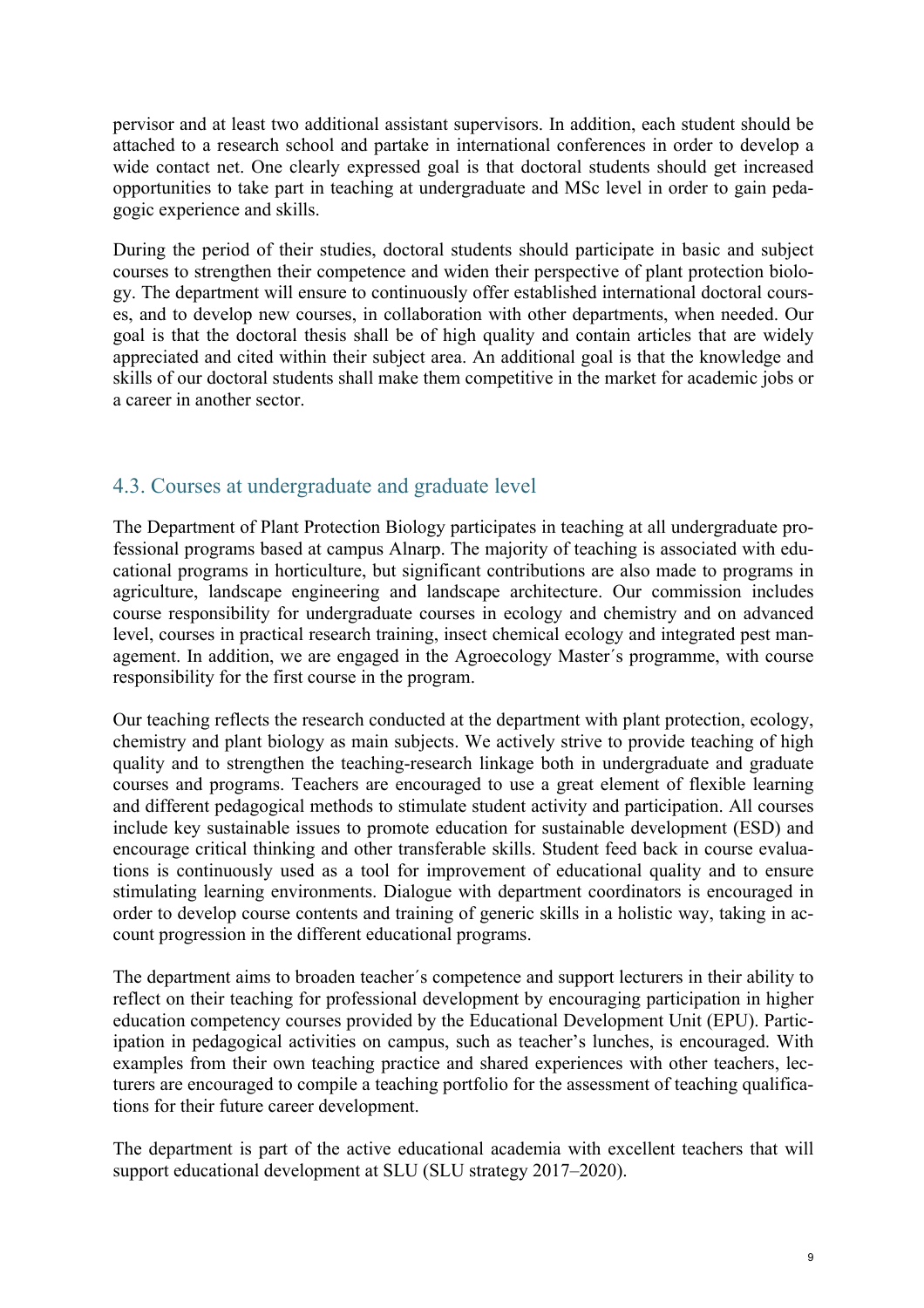### Goals

- Increase the volume of teaching in plant protection, especially at the undergraduate level in landscape programmes.
- Increase the volume of teaching, especially at Master's level, within the area of environmental and sustainable production and areas associated with health and food quality (SLU´s profile areas).
- Develop courses within our specialist fields together with universities and research establishments in developing countries.
- Increase international mobility for teacher and student exchange.
- Increase the number of supervised bachelor's and master's degree projects.
- Increase the number or people involved in teaching, especially junior scientists.
- Ensure that there are enough staff for high quality teaching in undergraduate courses, especially in plant protection.
- Develop course quality to attract more students.
- Ensure dialogue with department coordinators.
- Set aside working hours for teaching staff for regular continued professional development.
- Establish a plan to ensure employees´ opportunities for continued professional development.

## 5. Focus areas

### 5.1. Employees

Create a good and creative work environment in concrete actions and behaviours with the support of SLU's core values.

- Each subject area will actively work to meet the challenges raised in the employee survey.
- The department will offer a full health examination to all co-workers on a regular basis.
- All employees working in laboratories will partake in laboratory safety instruction courses.
- The department and subject area leaders will actively encourage all co-workers to participate in joint department meetings and social activities.
- Each subject area will offer regular lab tours to present ongoing research.
- Each subject area will be responsible for the presentation of ongoing activities on individual web sites.
- Each co-worker will provide individual CVs on their personal web pages.
- The department will organise and offer a mentorship department for postdocs and young researchers, supported by the LTV Faculty.

## 5.2. Students and education

- Initiate teachers' meetings on a regular basis at the department to discuss and systematically improve course content, concurrence and quality, and to better use available competence.